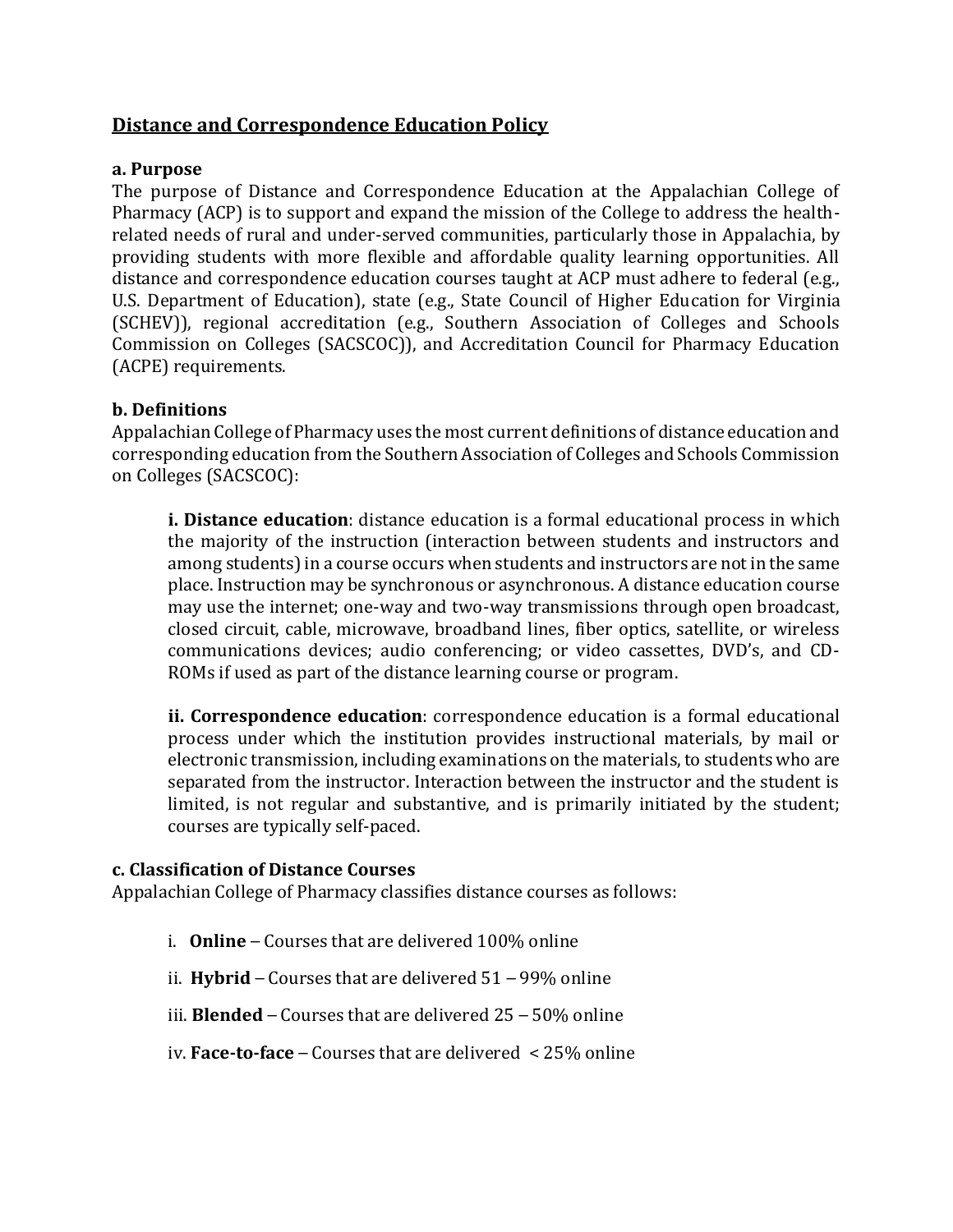v. **Off-campus instruction sites** – Locations that are geographically separate from the main campus and where students can complete 25% or more of the educational program credit hour

requirements.

## **d. Policy Statements**

In accordance with the SACSCOC Principles of Accreditation, the College will use the following policy statements in implementing and reporting on distance and correspondence education.

i. ACP ensures that the student who registers in a distance or correspondence education course or program is the same student who participates in and completes the course or program and receives course credit by verifying the identity of a student who participates in coursework as outlined in the College's Student Identity and Privacy Policy.

- All students are issued a unique username and student ID. The unique username or student ID is used along with a unique password or PIN for all ACP activities including email (via Google G Suite for Education), Sonis (student information system), CORe (experiential education platform), ExamSoft (secure assessment software), and Moodle (learning management system (LMS)).
- Student identity is verified through secure login, proctored examinations (e.g., supervised face-to-face, electronic, and/or online services), and/or other technologies and practices that are effective in verifying student identification.
- All students and faculty are required to use a secure login/password to access online courses through Moodle, ExamSoft, and/or other platforms (e.g., Google Classroom, Google Meet). Links to GoToMeeting and Zoom are housed in Moodle. Use of these platforms allows for regular and timely interactions between students and faculty.

ii. ACP protects the privacy of all students, including distance and correspondence education students, through strict adherence to the Family Educational Rights and Privacy Act of 1974 as Amended (FERPA).

- ACP's LMS utilizes user roles (e.g., course coordinator, course faculty, student, etc.) to restrict access to course and student information. Students are only able to access course content and information necessary to complete course requirements. Students are unable to access protected information of other students in the LMS.
- Only students registered for the course are enrolled in course sites.
- Only users that have completed FERPA training have access to the control panel (e.g., Gradebook tool) and protected student information in course sites.
- ACP utilizes SONIS to report and maintain student course grades in a secure environment.

iii. ACP does not charge additional fees for verification of student identity.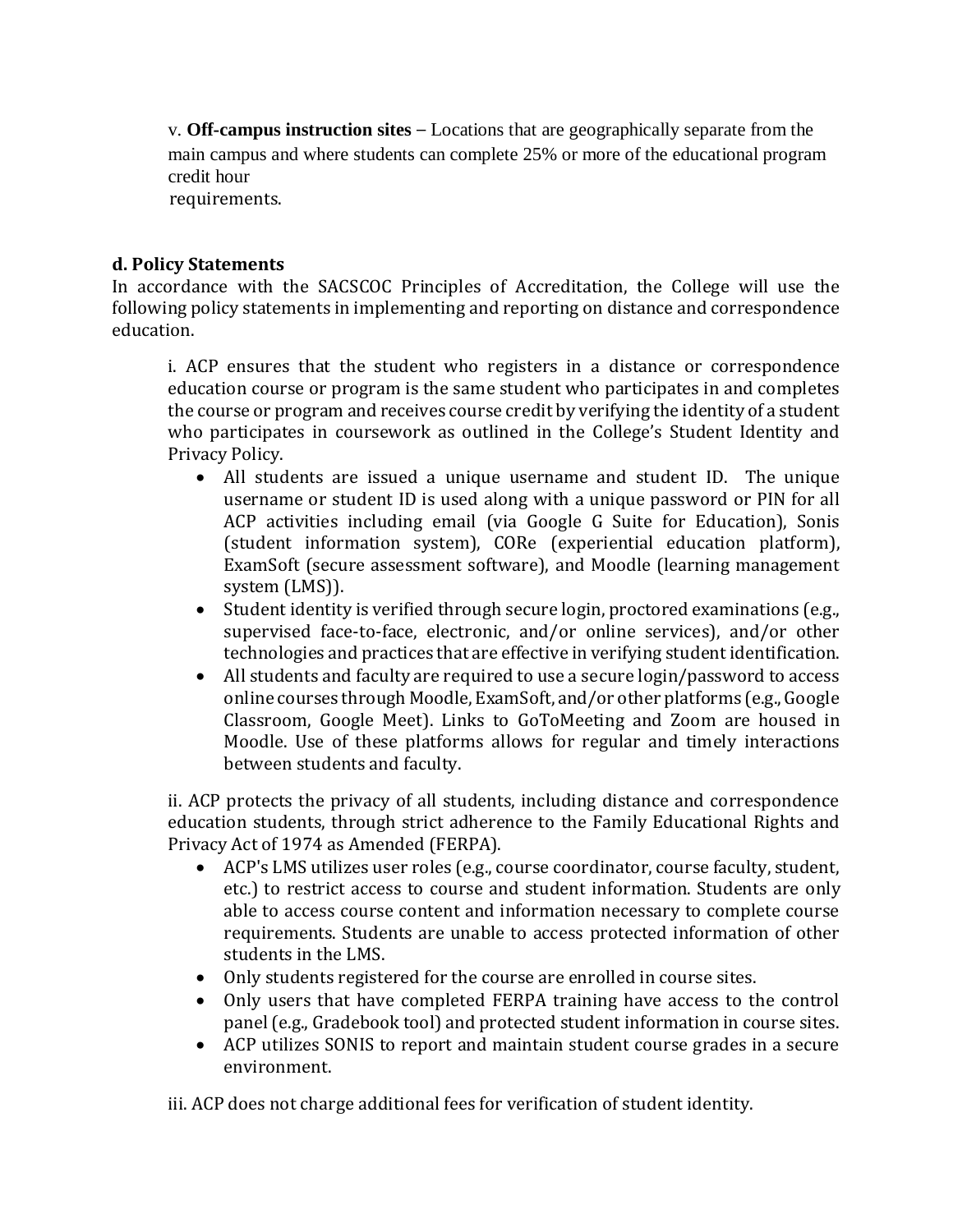iv. ACP will accurately report the enrollment headcount annually as required.

v. All distance and correspondence education courses and programs at ACP comply with the SACSCOC Principles of Accreditation, ACPE Standards 2016, and state (SCHEV) requirements and will use the guideline statements listed below in the College's implementation and reporting for distance and correspondence education programs.

#### **e. Guideline Statements**

#### **i. Mission**

 The purpose of Distance and Correspondence Education at ACP is to support and expand the mission of the College to address the health-related needs of rural and under-served communities, particularly those in Appalachia, by providing students with more flexible and affordable quality learning opportunities.

### **ii. Curriculum and Instruction**

- Appropriately credentialed faculty are responsible for the design, development, implementation, and revision of distance and correspondence education courses/programs.
- All distance and correspondence education courses at ACP are comparable to traditional face-to-face courses in terms of pre-requisites, learning objectives, rigor, student effort, assessment, evaluation, and student support, and are approved through the same curriculum approval processes as traditional campus face-to-face-based courses.
- Analogous instructional activities and assignments conducted in traditional campus face-to-face courses and programs will be utilized in distance and correspondence education courses and programs.
- Since the student learning outcomes and assignments for distance courses are the same as face-to-face courses, and distance students are required to engage with the instructor and other students (e.g., synchronous sessions, discussion boards), the in-class and out-of-class time for the distance course is equivalent to the face-to-face course and the credit hours are the same. (see Credit Hour Policy)
- In general, laboratory, skills, and experiential courses may not be offered via distance education (see Credit Hour Policy for exceptions)
- All academic programs, regardless of delivery mode, engage in similar institutional assessment efforts, including annual reports and accreditation reviews, as appropriate.
- Distance and correspondence education courses will be delivered by reliable methods that allow for regular student-faculty interaction, and the College will provide technical, academic, clerical, and instructional design support services to faculty. Technical and academic support will be provided to students as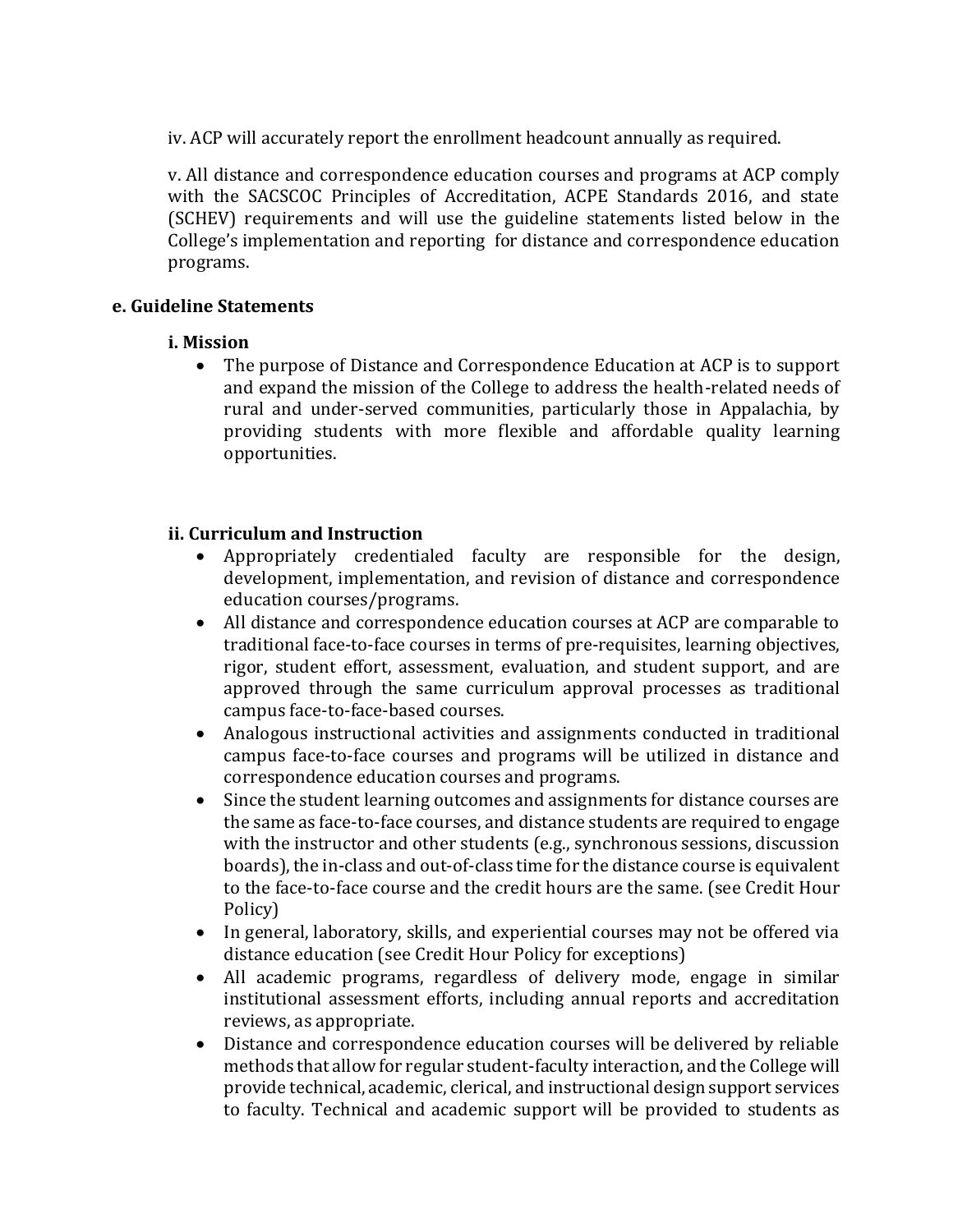appropriate. Expectations concerning the use of technology will be clearly communicated to students via course syllabi.

- Materials created by faculty members for distance-education courses will be similar to materials created by faculty members for traditional courses.
- Decisions to offer courses or programs through distance and/or correspondence education will reflect student needs and availability of resources.
- If a degree program is designed to be offered entirely by distance and/or correspondence education, the enrolled student must satisfy all requirements of that degree program and the program must be of an appropriate length.
- The College monitors individual student academic progress through programs, including those that involve distance education.
- Academic support services will be offered to students that enroll in distance and/or correspondence education courses.
- SCHEV requires the college to report the course delivery mode according to a schedule in which modes are defined. The Registrar's office will have copies of this schedule.
- ACP does not have any consortial arrangements or contractual agreements for the delivery of courses or services offered by distance education.

# **iii. Faculty**

- All faculty assigned to develop, design, and teach distance and/or correspondence education courses will be equally qualified and credentialed as faculty for campus-based programs and courses.
- Criteria for evaluation of faculty teaching distance and/or correspondence education will be similar to those used for evaluation of campus-based courses.
- Faculty members involved in distance education will receive training to enhance their skills with respect to technology and teaching, as well as mentoring, engaging, and evaluating students enrolled in distance learning courses or activities.
- Prior to teaching an online course, all faculty must receive appropriate training on the necessary instructional technologies.
- All academic programs regardless of delivery mode have a sufficient number of qualified faculty to develop, design, and teach the courses/programs.
- Faculty are provided computers that meet the Minimum Technology Specifications for distance learning.
- ACP has an IT department that is available to provide faculty with IT training and support services.

# **iv. Security and Privacy**

 Students' privacy and identity will be secured using an array of techniques, including secure login and password, proctored examinations (supervised face-to-face, electronic, and/or online services), authenticated assessments,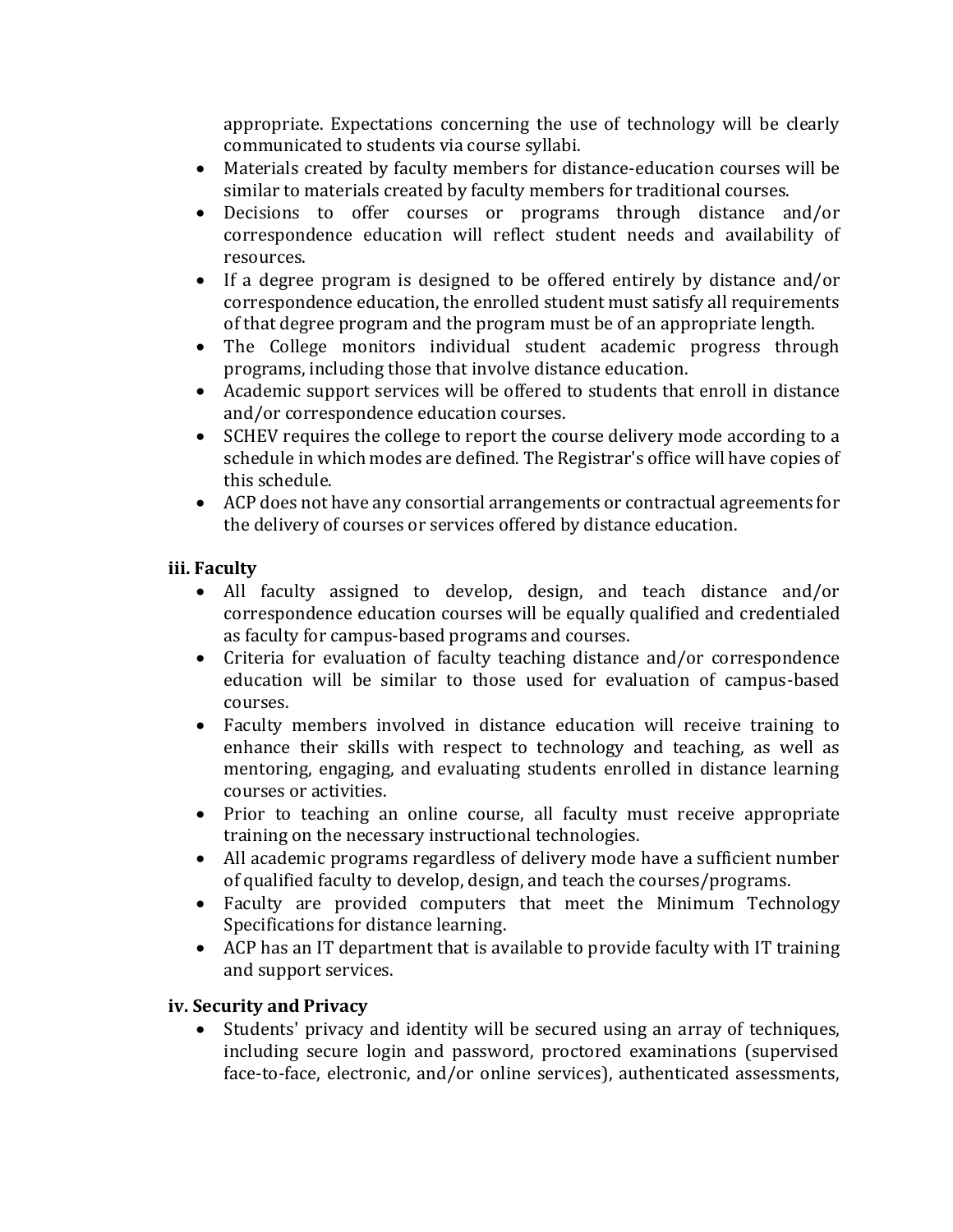and/or other technologies and practices that are effective in verifying student identification. (see Student Identity and Privacy Policy)

- For all proctored assessments, students must present an official, current ACP photo ID prior to taking the assessment or use ExamID in ExamSoft.
- All students are required to use a secure login/passcode to take online courses through Moodle (LMS) and/or other platforms (e.g., Google Classroom, Google Meet). Sharing user names and passwords is a violation of this policy and constitutes a violation of the Academic Integrity Policy

## **v. Institutional Effectiveness**

- The Office of Institutional Effectiveness and Assessment will assist departments offering online courses and programs in the implementation of an evaluation process.
- The College's review of distance education programs is analogous to campusbased programs, including assessment of student learning outcomes, student retention, monitoring and student satisfaction, and will ensure comparability of distance and campus-based courses.
- The College will regularly assess the effectiveness of its provision of library/learning resources and student support services for distance or correspondence education students.

## **f. Resources for Academic and Student Support**

### **i. Library and Learning Resources**

- Equivalent online library and learning resources will be available to students enrolled in distance education programs and courses as students enrolled in campus-based programs and courses. Students will receive an online orientation on available resources and their use following matriculation into the College.
- Elements of library support and learning resources available to students will include electronic document delivery, electronic journals, full-text databases, end-user searching, reference assistance and instruction, reciprocal borrowing and interlibrary loan services, and cooperative arrangements with other libraries for collection access.
- The library will regularly evaluate learning resources provided to distance education students and make recommendations.
- Students enrolled at ACP will have access to necessary laboratories, facilities, and equipment regardless of course/program delivery mode.

### **ii. Student Services and Tutoring**

 Students enrolled in distance education courses will have adequate access to a range of student support services comparable to those offered to traditional on-campus users, including admissions, orientation, academic advising, tutoring, registration, course/program withdrawal, payment processing, financial aid information, disability and counseling services, complaint resolution.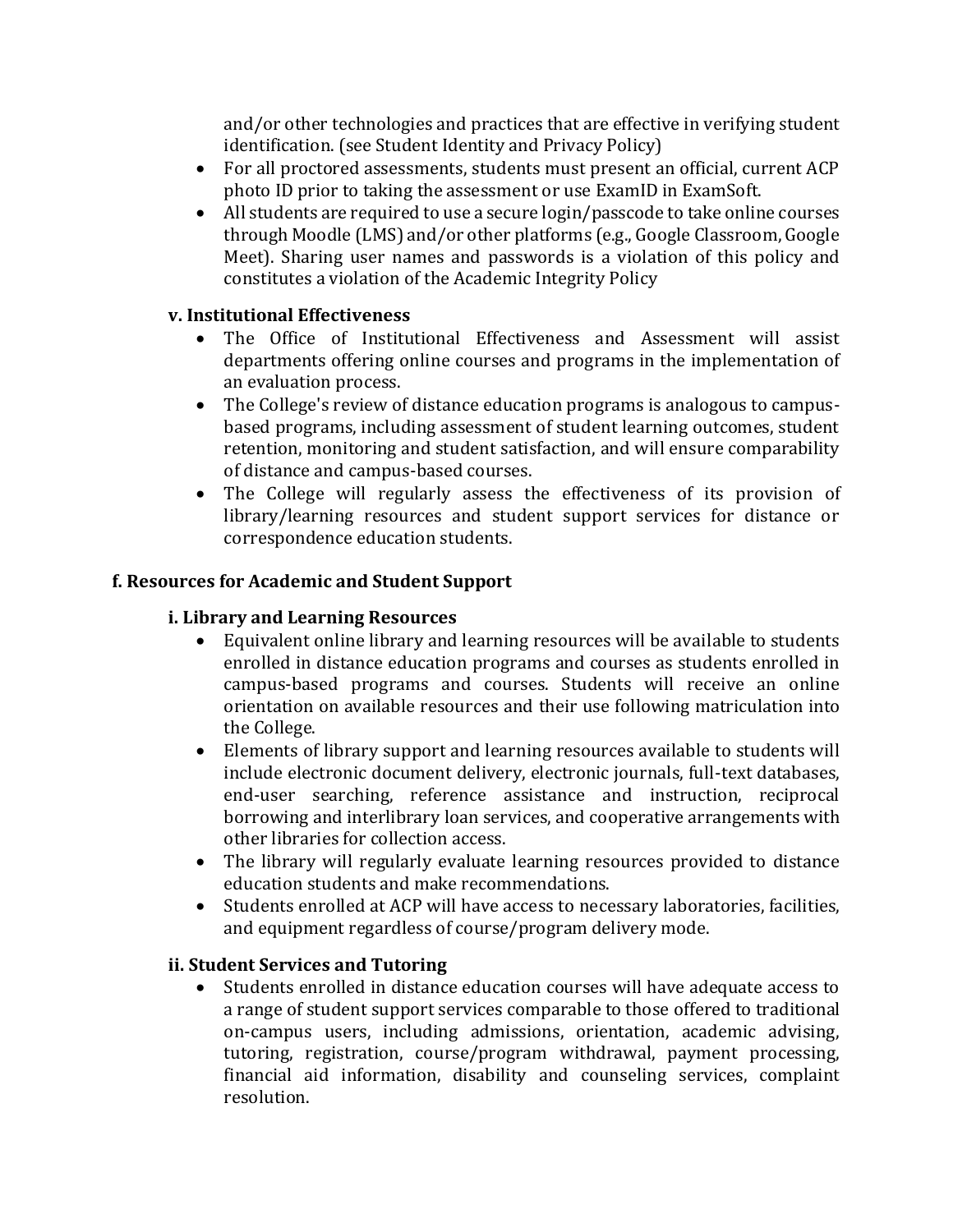- Students receive training for technology policies, computer usage, educational software (e.g., SONIS, Moodle, and Exam Soft) during Student Orientation.
- ACP has an IT department that is available to provide students with necessary IT training and support services.

# **iii. Facilities and Finances**

- Financial support for distance education, including funding for faculty, staff, services, and technological infrastructure, is part of the annual budgetary process for the College.
- Appropriate technical expertise, technological infrastructure and support will be available to meet the needs of faculty, staff, and students engaged in distance education programs and courses.

## **g. Student Rights, Responsibilities, and Complaints**

# **i. Student Rights and Responsibilities**

- Distance education students have the same rights as students participating in face-to-face instruction as outlined in the Student Handbook.
- Distance Education students will be held to the same academic and professional standards as students participating in face-to-face instruction, and are subject to the Academic Integrity and Student Conduct policies as outlined in the Student Handbook.
- All students are required to have a laptop computer that meets the Minimum Technology Specifications for distance learning.
- ACP has an IT department that is available to provide faculty with IT training and support services.
- Students must complete an Online Readiness Assessment that assesses student self-motivation, commitment, basic technological skills, competencies, and support needed to succeed in a distance-learning environment prior to completing distance education courses/programs.

### **ii. Student Complaint Information**

- ACP complaint process: Students enrolled in an ACP course who have a complaint about a course or experience should follow ACP's complaint, grievance, and appeal procedures as outlined in the Student Handbook.
- SARA-complaint process: Student complaints not resolved at the institutional level (ACP) may be appealed to the SARA state portal entity – the State Council of Higher Education for Virginia. The state portal entity has final authority on SARA complaints.

Darlene Derricott Director of Academic Services State Council of Higher Education for Virginia 101 N. 14th Street, 9th Floor Richmond, VA 23219 804.225.2621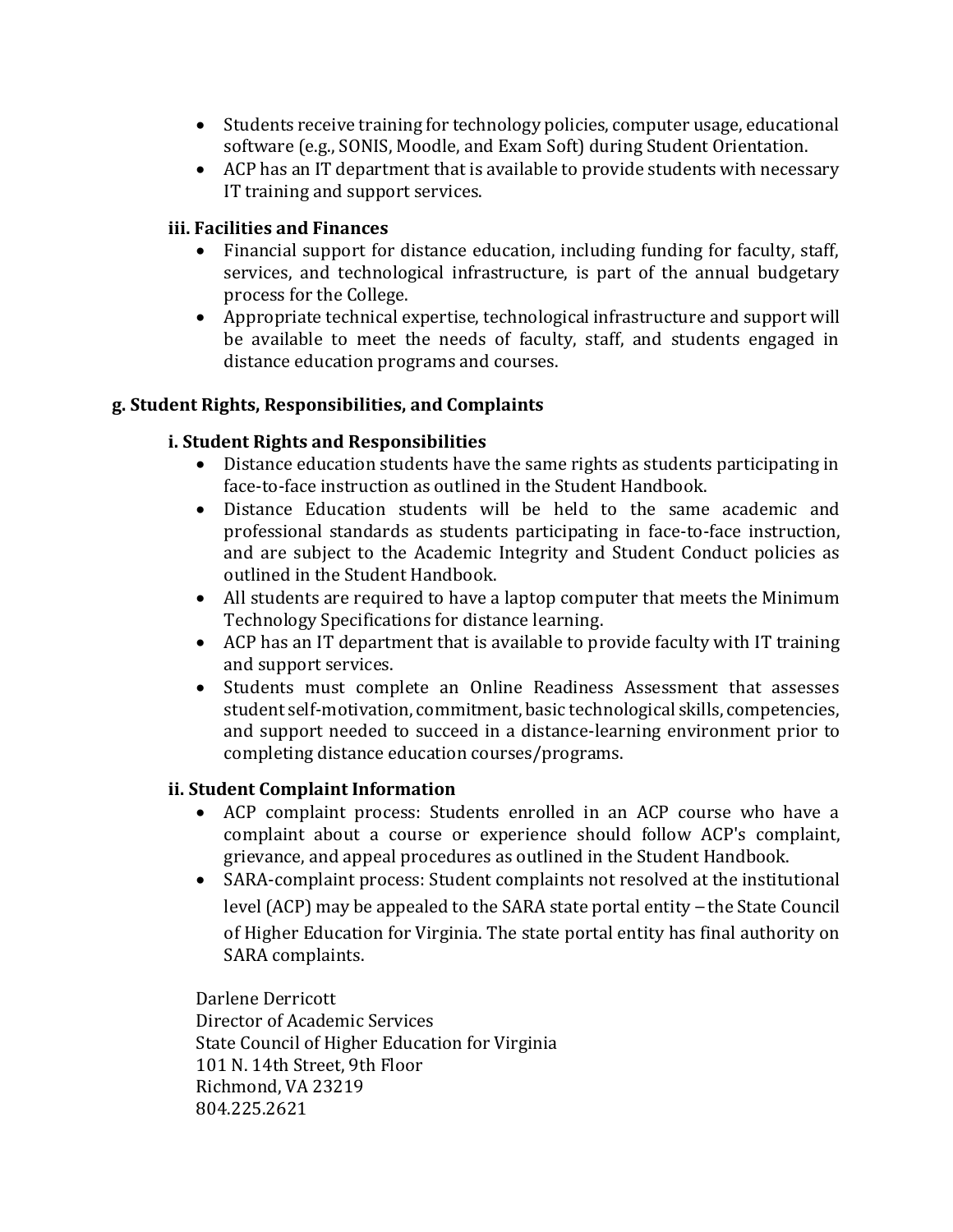DarleneDerricott@schev.edu State entity SARA Website

For a complaint that has not been resolved through these grievance procedures, students residing outside Virginia may file a complaint with the state in which you reside. (https://www.nc-sara.org/)

Students in California, which is not a member of SARA, may contact the state Attorney General Office of California or the California Bureau for Private Postsecondary Education.

- SACSCOC complaint process: Students may submit a complaint about a SACSCOC-accredited institution using the SACSCOC complaint process (https://sacscoc.org/app/uploads/2020/01/ComplaintPolicy-1.pdf).
- ACPE complaint process: Students may submit a complaint about an ACPEaccredited institution using the ACPE complaint process (https://www.acpeaccredit.org/complaints/).

## **iii. International Students**

 International students must maintain full-time enrollment; however, regulation: 8 C.F.R 214.2(f)(6)(i)(G) 3.20.7 Distance Education Limits: No more than the equivalent of one on-line/distance education class (or 3 credits) per session may count towards the "full course of study" requirement.

### **h. Disclosures**

### **i. Regulatory Requirements**

 All distance and correspondence education courses must adhere to federal (e.g., U.S. Department of Education), state (e.g., State Council of Higher Education for Virginia (SCHEV)), regional accreditation (e.g., SACSCOC), and Accreditation Council for Pharmacy Education (ACPE) requirements.

### **ii. Accreditation**

- ACP is accredited by SACSCOC to award doctorate degrees. The U.S. Department of Education (USDE) recognizes SACSCOC for the accreditation and pre-accreditation of degree-granting institutions of higher education in Alabama, Florida, Georgia, Kentucky, Louisiana, Mississippi, North Carolina, South Carolina, Tennessee, Texas, and Virginia, including the accreditation of educational programs offered via distance and correspondence education within these institutions. Accreditation by SACSCOC may be used by an institution accredited by the agency to establish eligibility to participate in Title IV programs.
- ACP is accredited by ACPE to award the Doctor of Pharmacy degree. ACPE is recognized by the US Department of Education (USDE) for the accreditation and pre-accreditation, within the United States, of professional degree